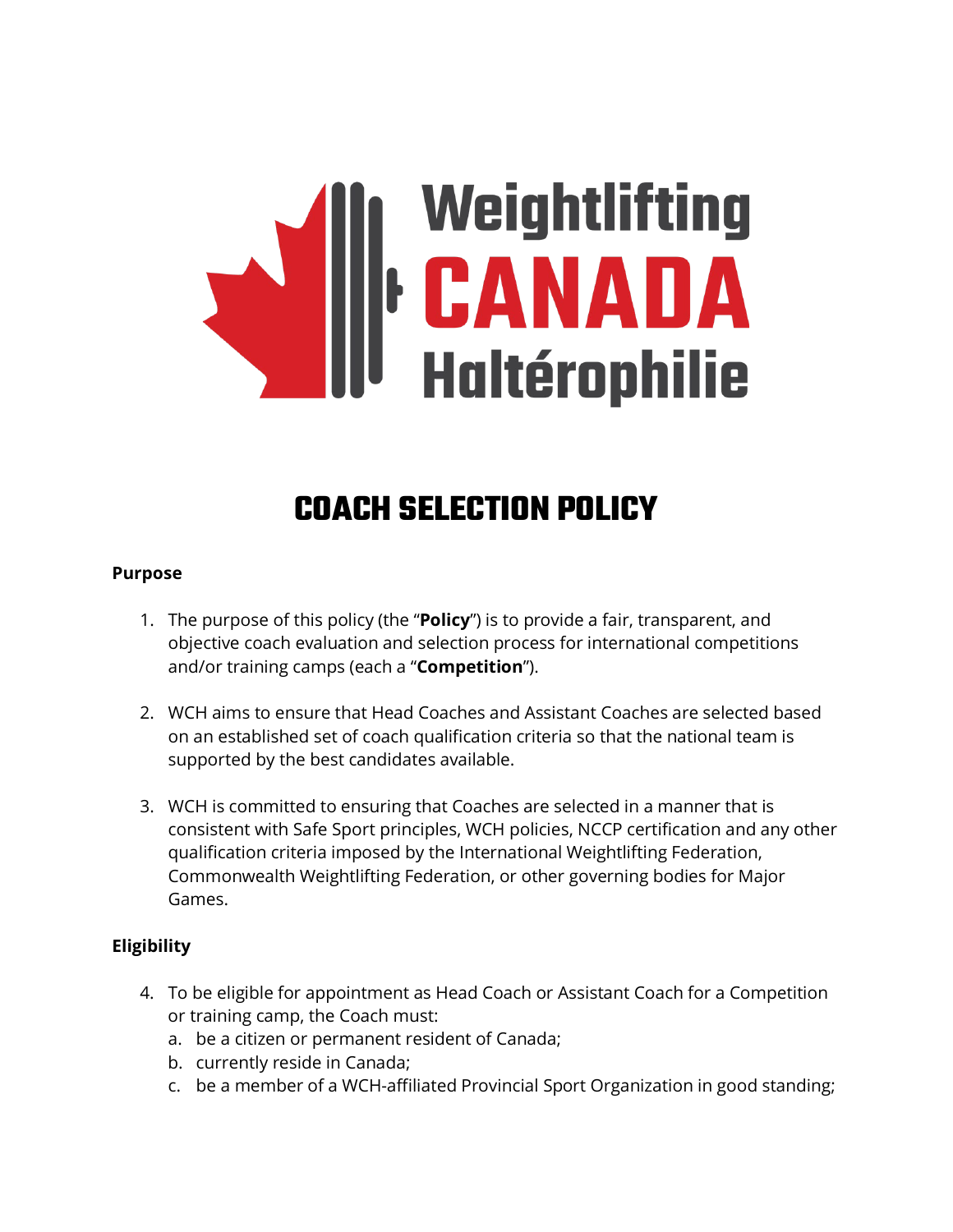- d. be a fully registered coach and member in good standing with the Coaching Association of Canada at the time of selection;
- e. be certified as an NCCP Competition Development coach or NCCP Level 2 coach. Coaches who have received provisional certification at the NCCP Competition Development level may be considered for appointment.
- f. provide a current, valid Vulnerable Sector Check record or Police Record Check in accordance with WCH's Safe Sport requirements;
- g. have completed the following required training programs for coaches and support staff:
	- (i) "Respect in Sport for Activity Leaders" by Respect Group Inc.;
	- (ii) "True Sport Clean" by the Canadian Centre for Ethics in Sport (CCES), including signing the CCES Canadian Anti-Doping Program Agreement;
	- (iii) "Athlete and Athlete Support Personnel Guide to the List 2022" or the most recent equivalent through ADEL by WADA;
	- (iv) "Athlete Support Personnel (ASP) Guide to the Code 2021" or the most recent equivalent through ADEL by WADA;
- h. hold a passport which is valid for travel to the host country of the Competition and which expires no less than 6 months after the final date of the Competition;
- i. declare him/herself available for appointment prior to the deadline WCH specifies prior to the Competition. Any Coach who does not declare their availability by the deadline may not be considered for appointment to this event;
- j. abide by the CADP and WADA Code at all times and have not been found to be in violation of either the CADP or WADA Code at any point in the previous 5 years.

# **Team Staff Agreement**

5. All Coaches selected under this Policy must sign and return the WCH Team Staff Agreement (the "**Agreement**") upon receipt of the Agreement. If the Coach does not sign and return the Agreement within 72 hours of receipt, WCH will conclude that the Coach has declined the appointment and may name a replacement Coach. A copy of the Agreement will be provided to the appointed Coach upon their respective appointment to the Team Staff for the Competition.

# **Appointment Process and Criteria**

- 6. The WCH Board of Directors has the sole decision-making authority over the selection of a Head Coach and Assistant Coaches.
- 7. WCH may, but is not required to, appoint a Coach Selection Committee to advise WCH on coach selection for Competitions. If so appointed, the Coach Selection Committee will exercise its mandate in accordance with this Policy.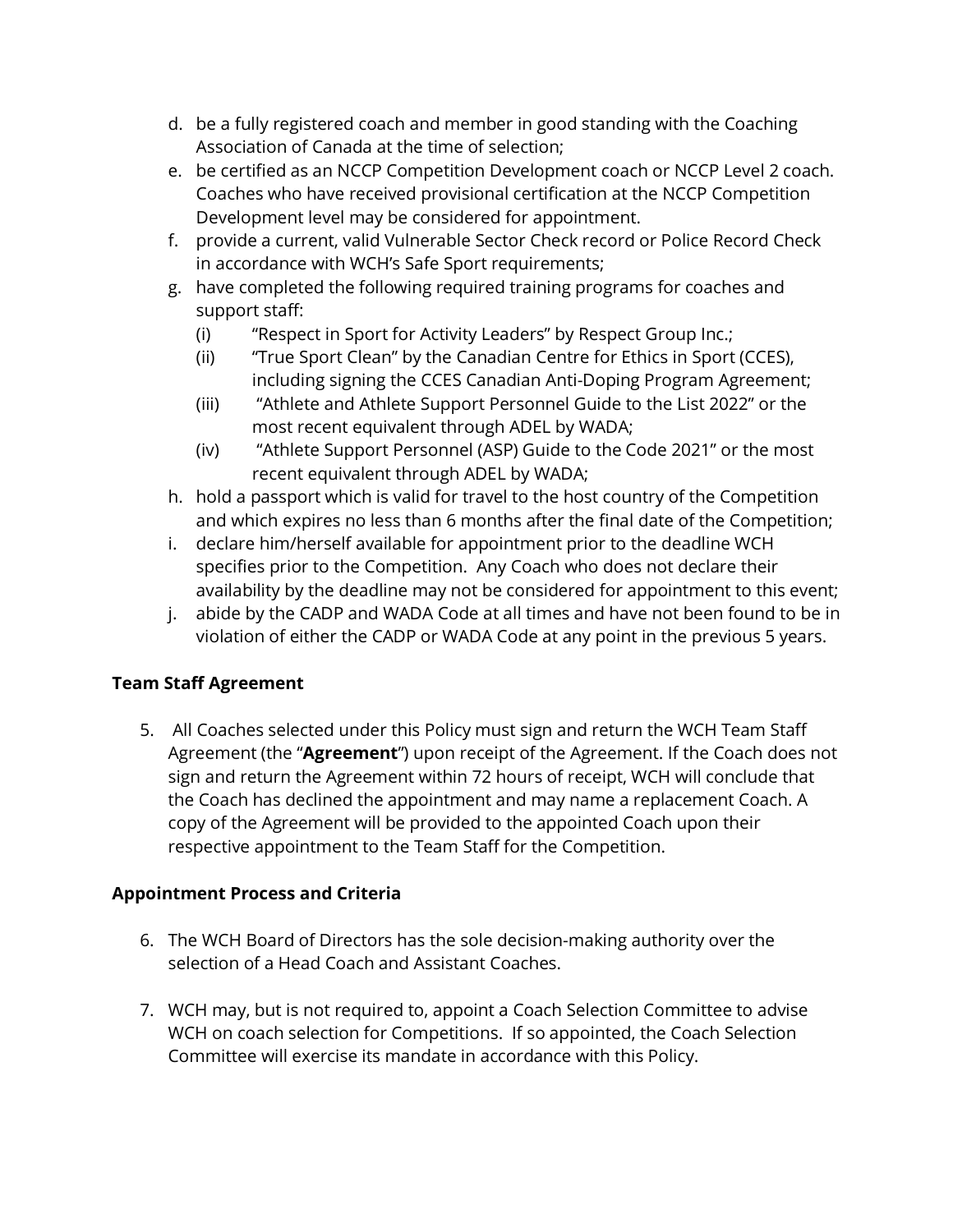- 8. WCH shall determine the level of funding to be provided to the Head Coach and Assistant Coach(es) based on its budget priorities.
- 9. WCH will consider the following criteria in selecting the Head Coach and Assistant Coach(es), in addition to any other criteria it deems relevant in the circumstances:
	- a. The Coach's level of experience commensurate with the level of the Competition at which they will serve;
	- b. Demonstrated conformance to the WCH Bylaws and Policies;
	- c. Strong interest in and commitment to athlete development under the Long-Term Athlete Development Program;
	- d. Maturity and ability to perform well under pressure in support of the National Team;
	- e. Ability to foster a positive team environment;
	- f. Availability and willingness to take part in all pre-Competition team meetings and/or training camps;
	- g. Demonstrated ability to work well with others;
	- h. Commitment to coaching all National Team athletes at the Competition along with any personal coaches in attendance, where permitted;
	- i. Recommendation of the High-Performance Manager;
	- j. Whether the Coach has any athletes on the team;
	- k. Whether the Coach has a been the subject of disciplinary proceedings with WCH and the nature of those proceedings;
	- l. Whether the Coach is the subject of an ongoing conduct investigation by WCH or their provincial sport organization and the nature of that investigation.
- 10. Coaches who are in arrears for payments owed to WCH at the time of selection are not eligible for consideration for selection to the team, nor will they be permitted to serve as personal coaches at the event, even upon a promise to pay the amounts owed.
- 11. If a Board member cannot participate in the selection process due to a conflict of interest, they may appoint the High-Performance Manager to participate in their place, including the casting of any votes.
- 12. Board members will select the Coaches at a meeting, whether in person or by videoconference.
- 13. If the Board does not reach a consensus on the Coach selection, the matter will be determined by majority vote.
- 14. The Board shall keep a written record of the number of votes tallied for all Coach selections.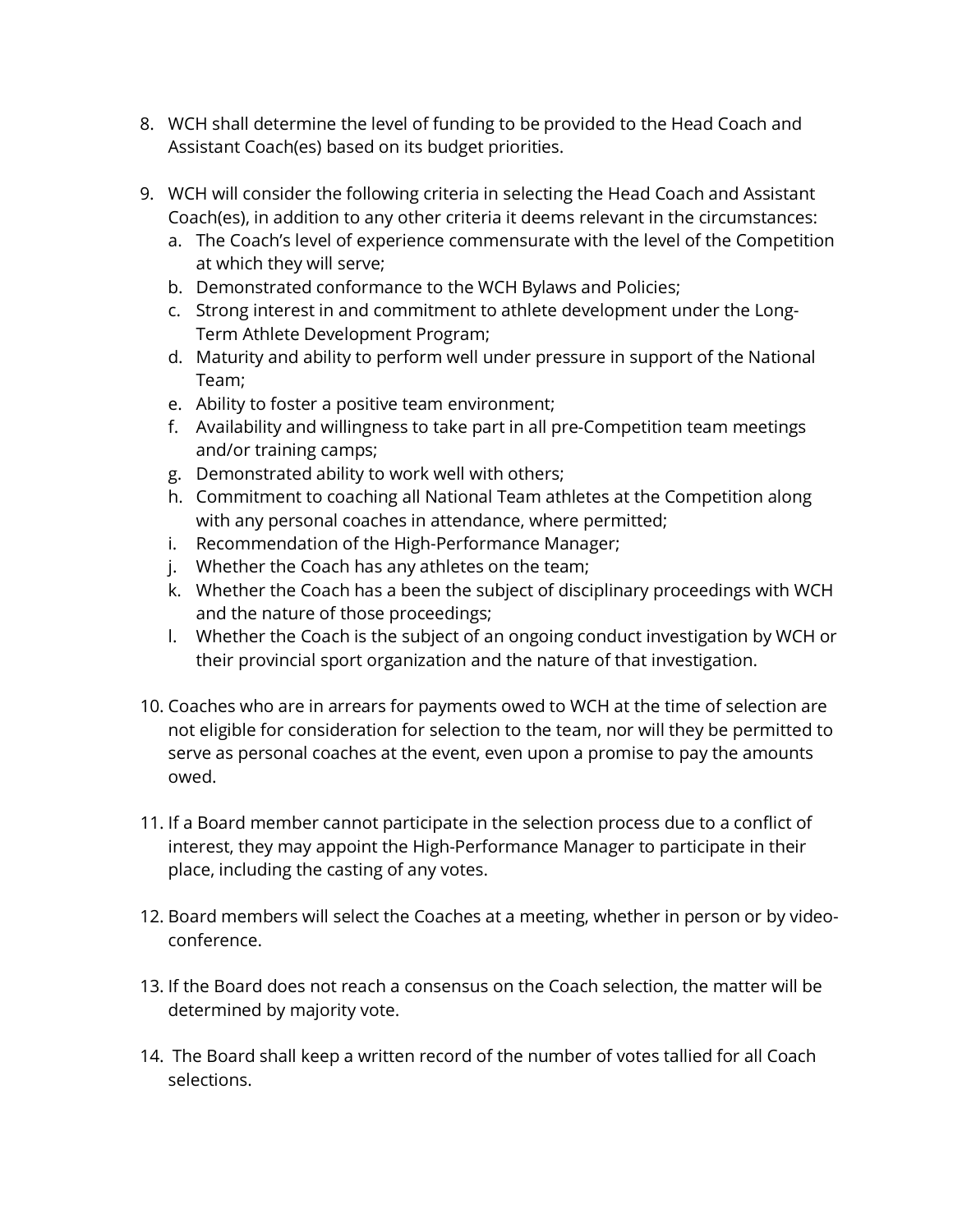15. Where WCH has appointed a Team Leader, the Team Leader has the final decisionmaking authority other than matters that must be referred to the Board under WCH policy.

#### **Personal Coaches**

- 16. WCH may, in its sole discretion, allow personal coaches ("**Personal Coaches**") to attend the Competition as members of Team Canada.
- 17. Personal Coaches will act under the supervision of the Team Leader, Head Coach and Assistant Coach.
- 18. Personal Coaches are required to discuss competition strategies, opening totals, distribution of warm-up passes, and other competition-related matters with the Head Coach and Assistant Coach prior to their Athlete's session. In the event of a disagreement over these matters, the decision of the Head Coach, or, where applicable, the Team Leader, prevails.

#### **Development Coaches**

- 19. WCH may, in its sole discretion, appoint a coach who is not yet certified as a NCCP Competition Development coach to provide additional support to Team Canada (a "**Development Coach**") where doing so aligns with other policy or development objectives of WCH.
- 20. A Development Coach shall only work in support of the Head Coach, Assistant Coach, and/or Personal Coach, and in no instance shall the Development Coach serve as the lead coach for any Team Canada athlete.
- 21. Athletes who are competing at the Competition may not serve as Development Coaches.
- 22. WCH may, in its sole discretion, impose certain qualification criteria on Development Coaches, such as completion of certain stages of NCCP qualification by certain deadlines before the Competition.

#### **Coaching Athletes from Other Teams / Countries**

23. No Coach, whether a Head Coach, Assistant Coach, personal coach, Development Coach, or athlete wanting to assist as a coach, may coach an athlete on another team at the competition without the expressed and prior consent of the WCH Board of Directors, which consent may be arbitrarily withheld.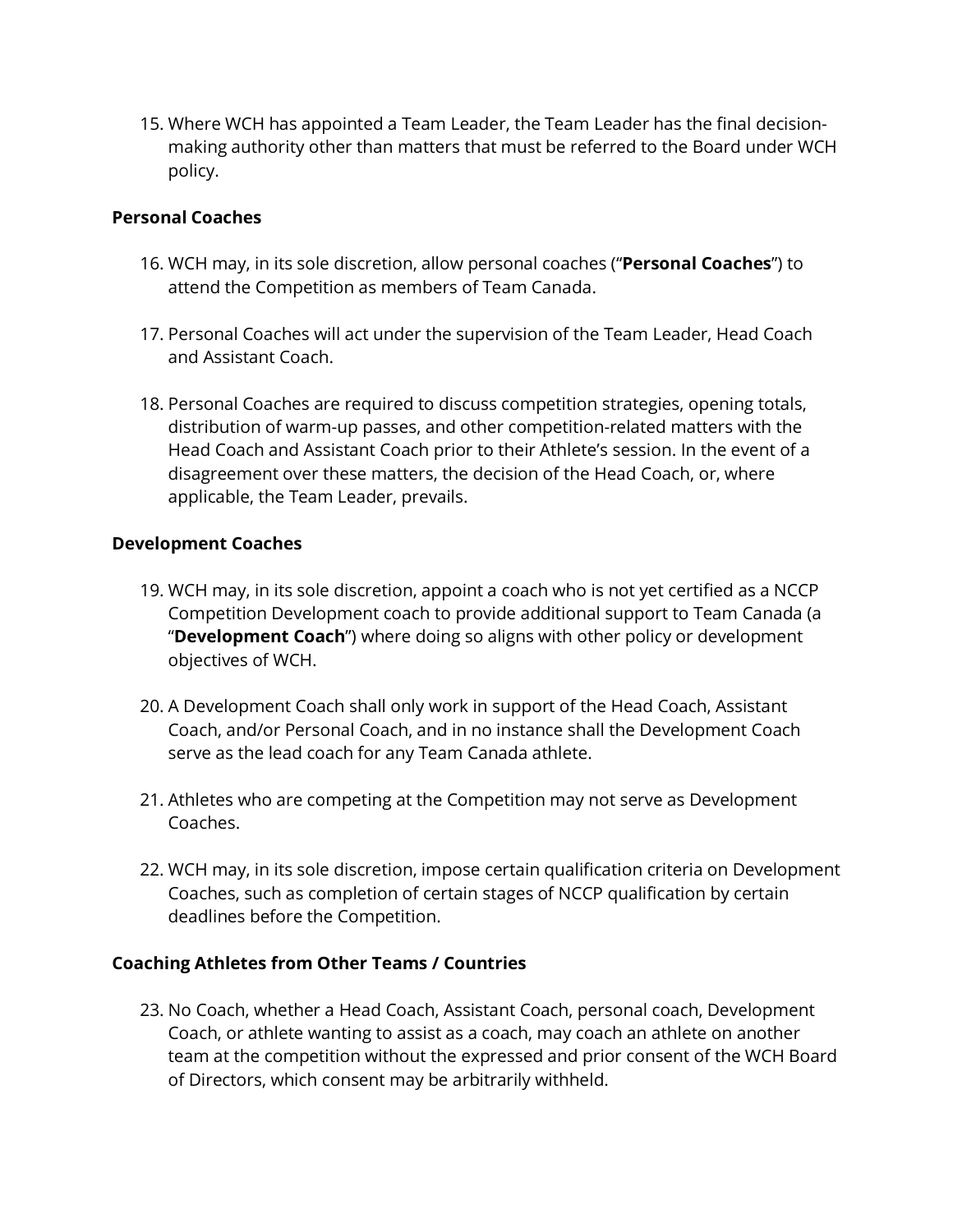- 24. Under no circumstance may any Coach, athlete, or support staff member from Team Canada coach an athlete on a different team against a Team Canada athlete, whether that Team Canada athlete is in the same session or another session within the same weight category.
- 25. WCH may enter an agreement with another national federation (e.g., USA Weightlifting, British Weightlifting, etc.) prior to a competition whereby each team agrees to provide back-up coaching support if the other team's coach or coaches fall ill and need coaching support. In such case, WCH will advise the Team Leader or Head Coach in advance to establish the parameters of back-up coaching support. Notwithstanding this section 25, in no circumstance may a Team Canada coach violate section 24.
- 26. A member of Team Canada who violates sections 23 and/or 24 will be subject to disciplinary action by WCH for breach of policy and face sanctions, which may include immediate removal from the team and/or being deemed ineligible to coach for Team Canada at future events.

#### **Non-Team Canada Coaches**

27. Coaches who are not part of Team Canada shall not provide coaching to Team Canada athletes without the express and prior consent of the WCH Board of Directors at the request of the athlete. WCH shall not approve any such request without the consent of the non-Team Canada coach's governing federation. If the WCH Board consents to the request, it shall establish the parameters of such coaching support in advance and communicate those parameters to the athlete, Head Coach, and Team Leader. WCH may arbitrarily withhold such request. In no instance shall non-Team Canada coach serve as the lead coach unless no Team Canada coach is available.

#### **Amendments and Unforeseen Circumstances**

28. Should WCH determine that unforeseen or unusual circumstances have arisen during the process of applying the criteria set out in this Policy, WCH shall have the full and absolute discretion to resolve the matter as it sees fit, taking into account whatever factors and circumstances it deems relevant. Any such exercise of authority shall be subject to Canadian administrative law principles of fairness.

#### **Changes to this Document**

29. WCH reserves the right to amend or make changes to this document when it determines, in its sole discretion, that the amendments or changes are necessary.